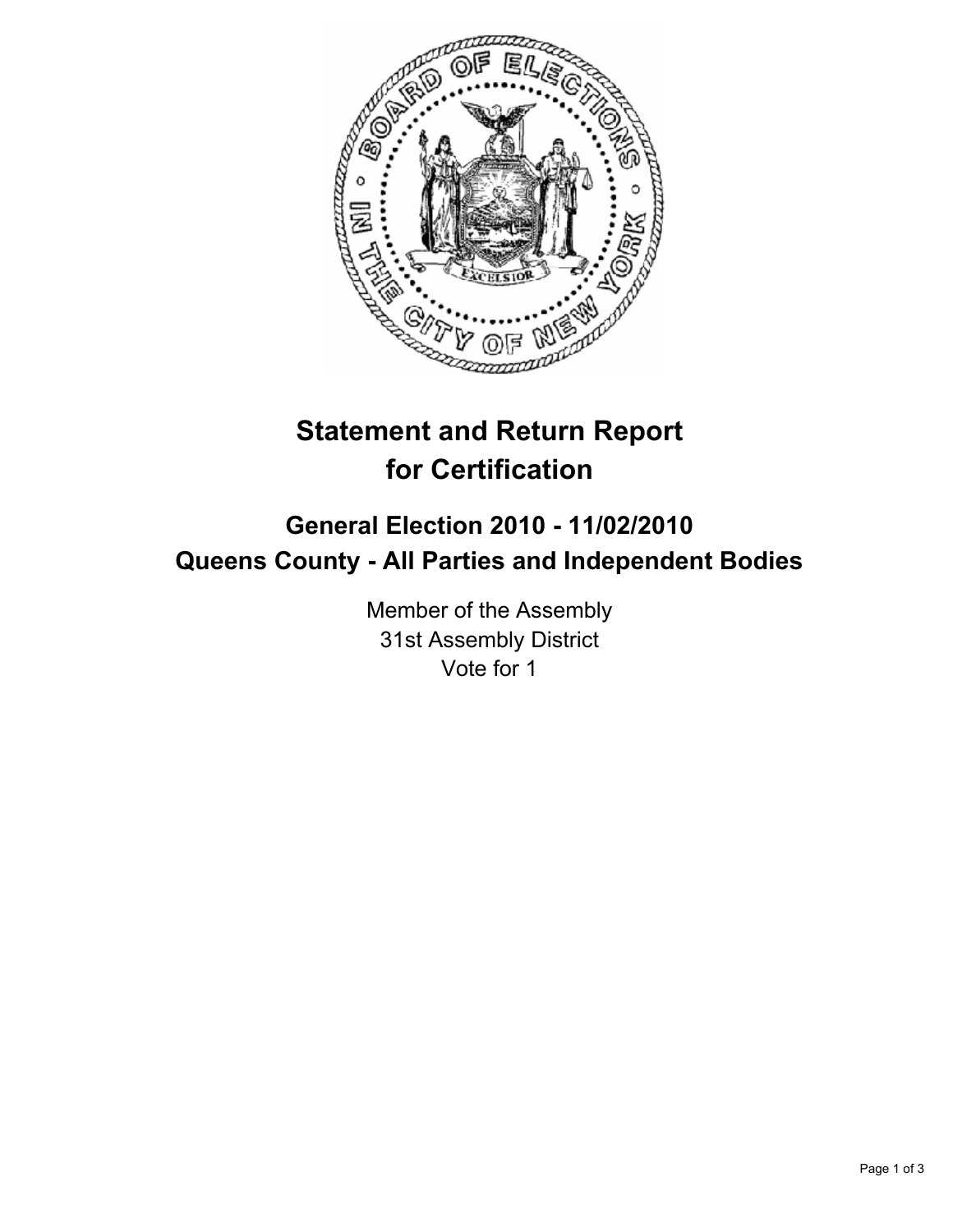

## **Assembly District 31**

| <b>PUBLIC COUNTER</b>                | 17,920         |
|--------------------------------------|----------------|
| <b>EMERGENCY</b>                     | 0              |
| ABSENTEE/MILITARY                    | 497            |
| <b>AFFIDAVIT</b>                     | 344            |
| <b>Total Ballots</b>                 | 18,811         |
| MICHELE R TITUS (DEMOCRATIC)         | 14,973         |
| MICHELE R TITUS (WORKING FAMILIES)   | 693            |
| ALAN KATEMAN (WRITE-IN)              | 1              |
| AUDREY PHEFFER (WRITE-IN)            | 9              |
| CHRISTOPHER SCOTT BILLUPS (WRITE-IN) | 1              |
| DAVID BEN (WRITE-IN)                 | 1              |
| DEBORAH RICHARDSON (WRITE-IN)        | 1              |
| DECLINED PHANTOM (WRITE-IN)          | 1              |
| DONOVAN RICHARDS (WRITE-IN)          | 1              |
| EMMANUAL ST. JEAN (WRITE-IN)         | 1              |
| JOSEPH KASPER (WRITE-IN)             | $\overline{2}$ |
| MR. MORALITY (WRITE-IN)              | 1              |
| NAZIA MOHAMMED (WRITE-IN)            | 1              |
| NO NAME (WRITE-IN)                   | 3              |
| ROSEMARIE COLLINS (WRITE-IN)         | 1              |
| SAM HENDERSON (WRITE-IN)             | 1              |
| <b>Total Votes</b>                   | 15,691         |
| Unrecorded                           | 3,120          |